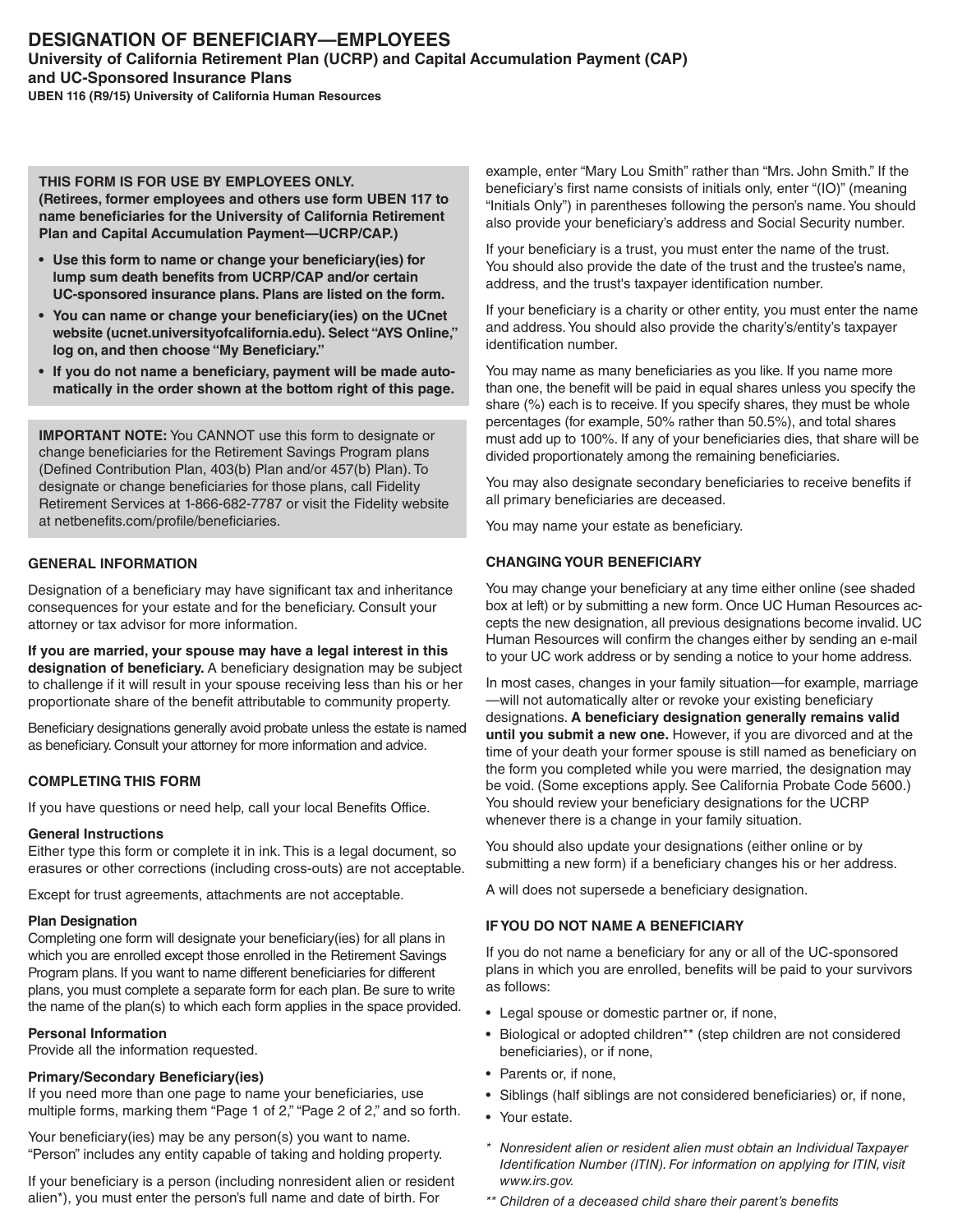**EMPLOYEES: Use this form to name or change your beneficiary(ies) for the plans listed below. Please type or print clearly. To name or change beneficiaries for the Defined Contribution, 403(b) and/or 457(b) Plans, go to netbenefits.com/profile/beneficiaries.**

#### **PLAN DESIGNATION**

**Unless you specify otherwise, the information you provide on this form will apply to all the plans listed below in which you are enrolled.** Please note that the list includes all plans requiring beneficiary information. You may not be eligible for all the plans listed.

**RETIREMENT PLAN:** University of California Retirement Plan (UCRP) and Capital Accumulation Payment (CAP)

**INSURANCE PLANS:** Accidental Death & Dismemberment (AD&D), Basic or Core Life, Supplemental Life, Senior Management Life and Business Travel Accident

 **I do not want the beneficiary designations on this form to apply to all my plans.** The information on this form applies only to the following plan(s) (please enter plan name(s) as shown above):

| <b>PERSONAL INFORMATION</b> All sections must be completed |                   |               |                      |  |  |
|------------------------------------------------------------|-------------------|---------------|----------------------|--|--|
| NAME (Last, First, Middle Initial)                         | SOCIAL SECURITY # | EMPLOYEE ID # | BIRTHDATE (MO/DY/YR) |  |  |
|                                                            |                   |               |                      |  |  |
| MAILING ADDRESS (Number, Street, City, State, ZIP)         |                   | DAYTIME PHONE | CAMPUS/LAB LOCATION  |  |  |
|                                                            |                   |               |                      |  |  |

### **PRIMARY BENEFICIARY(IES)**

### If you specify shares, the total must equal 100%.

| NAME (Last, First, Middle Initial)         | SHARE (%)                     | BIRTHDATE (MO/DY/YR) | <b>RELATIONSHIP</b>           |  |  |
|--------------------------------------------|-------------------------------|----------------------|-------------------------------|--|--|
|                                            |                               |                      |                               |  |  |
| ADDRESS (Number, Street, City, State, ZIP) | SOCIAL SECURITY # OR TAX ID # |                      |                               |  |  |
|                                            |                               |                      |                               |  |  |
| NAME (Last, First, Middle Initial)         | SHARE (%)                     | BIRTHDATE (MO/DY/YR) | <b>RELATIONSHIP</b>           |  |  |
|                                            |                               |                      |                               |  |  |
| ADDRESS (Number, Street, City, State, ZIP) |                               |                      | SOCIAL SECURITY # OR TAX ID # |  |  |
|                                            |                               |                      |                               |  |  |

### **SECONDARY BENEFICIARY(IES)**

If you specify shares, the total must equal 100%. Secondary beneficiaries are paid only if all primary beneficiaries are deceased.

| NAME (Last, First, Middle Initial)                 | SHARE (%)                     | BIRTHDATE (MO/DY/YR) | <b>RELATIONSHIP</b>           |
|----------------------------------------------------|-------------------------------|----------------------|-------------------------------|
|                                                    |                               |                      |                               |
| MAILING ADDRESS (Number, Street, City, State, ZIP) |                               |                      | SOCIAL SECURITY # OR TAX ID # |
|                                                    |                               |                      |                               |
| NAME (Last, First, Middle Initial)                 | SHARE (%)                     | BIRTHDATE (MO/DY/YR) | <b>RELATIONSHIP</b>           |
|                                                    |                               |                      |                               |
| MAILING ADDRESS (Number, Street, City, State, ZIP) | SOCIAL SECURITY # OR TAX ID # |                      |                               |
|                                                    |                               |                      |                               |

## **REQUIRED SIGNATURE**

I understand that:

- If I have named more than one beneficiary, benefits will be paid in equal shares unless I have specified otherwise.
- If all the beneficiaries listed above are deceased, benefits will be paid according to the provisions on the instruction sheet.
- This designation supersedes any previous designation.
- The University will require verification of death and identity of members and beneficiaries before paying benefits.
- Retirement plan assets and insurance benefits may be community property. If not named as my sole primary beneficiary, my spouse should participate in the decision to designate a beneficiary for the retirement and/or insurance plans.

EMPLOYEE SIGNATURE DATE